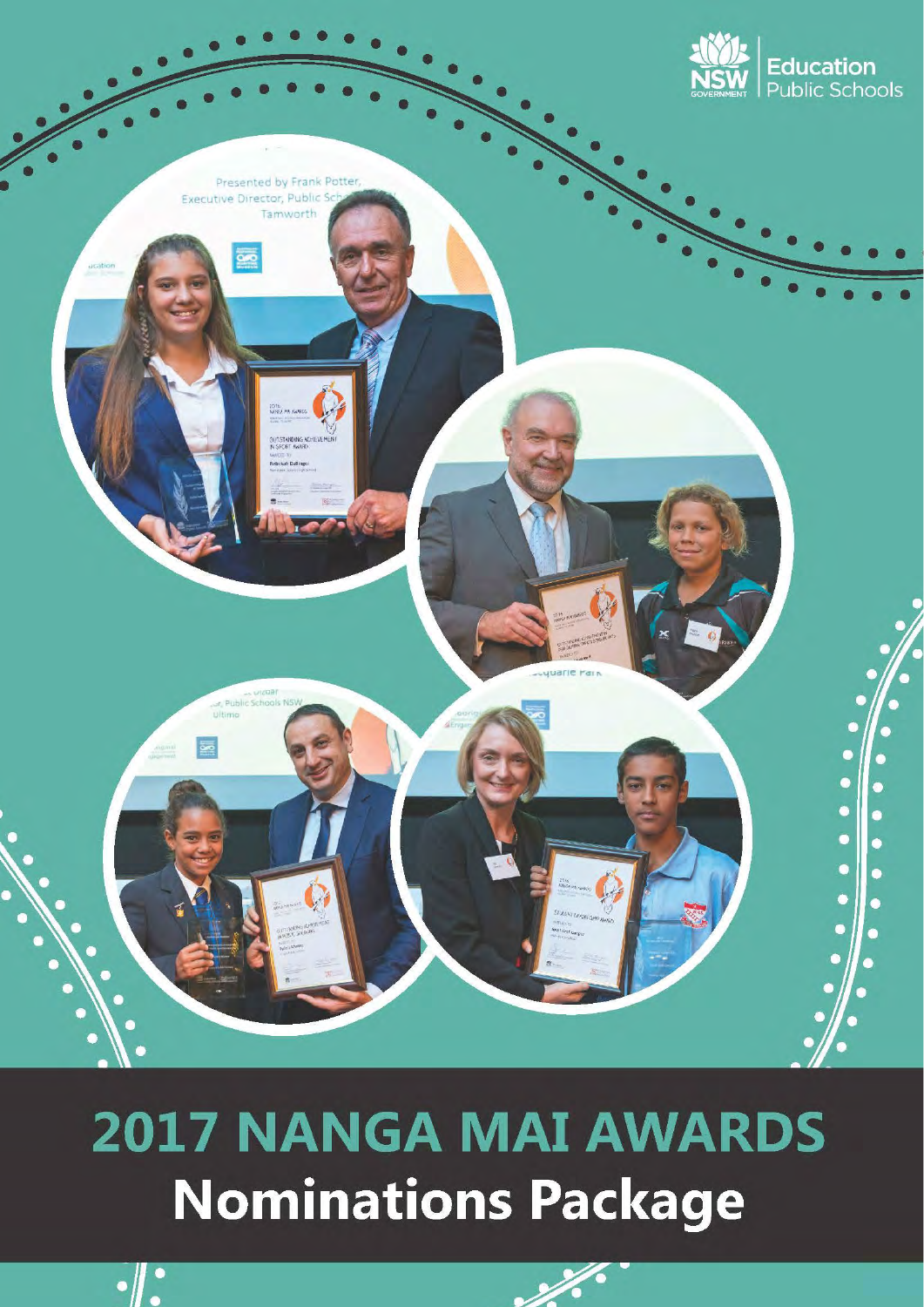# **2017 Annual Public Schools NSW** *Nanga Mai* **Awards**

| <b>Award information and nomination package</b> |
|-------------------------------------------------|
|                                                 |
|                                                 |
| <b>Selection criteria</b>                       |
|                                                 |
|                                                 |
|                                                 |
|                                                 |
| <b>Nomination forms</b>                         |
|                                                 |
|                                                 |
|                                                 |
|                                                 |

**In this document Aboriginal is inclusive of Torres Strait Islander peoples.**

*Nanga Mai* **is an Eora (Sydney) word meaning: To Dream.**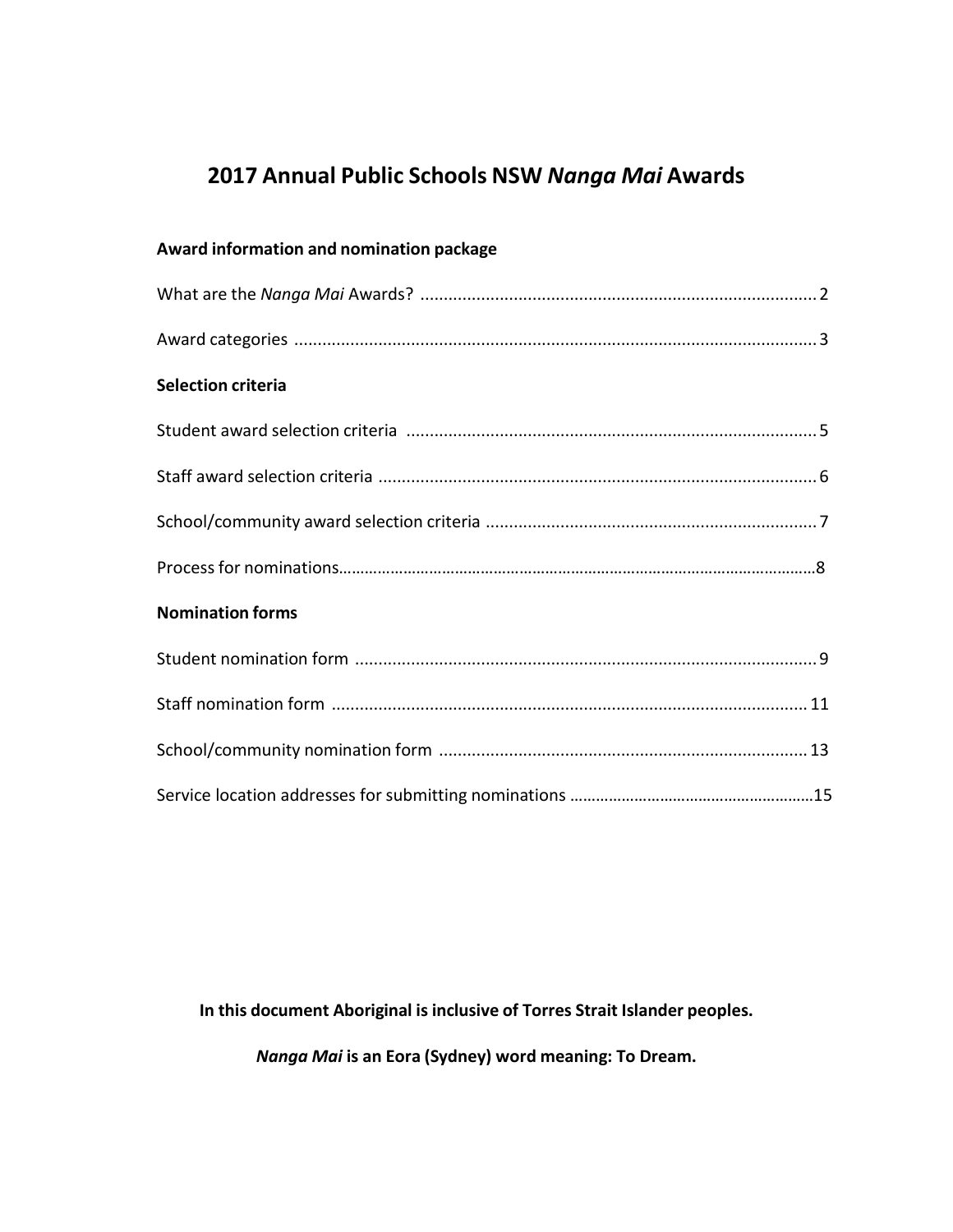# **PUBLIC SCHOOLS NSW NANGA MAI AWARDS NOMINATIONS OPEN AUGUST 2016**

The Department of Education is proud to support the Public Schools NSW *Nanga Mai* awards.

It is time to nominate students, teachers, other departmental staff, schools, community members and external organisations working in partnership with schools for *Nanga Mai* Awards.

## **ALL NOMINATIONS ARE TO BE SUBMITTED TO YOUR SERVICE LOCATION BY FRIDAY 25 NOVEMBER 2016**

The Annual Public Schools NSW *Nanga Mai* Awards are in their 11<sup>th</sup> year. The awards recognise and celebrate innovation, excellence and educational achievements in Aboriginal education in New South Wales public schools and their school communities.

The awards are an opportunity for the NSW Department of Education to celebrate and promote the educational achievements of Aboriginal students and Aboriginal education overall.

Awards will be presented to selected Aboriginal students, Aboriginal and non-Aboriginal teachers, other Departmental staff, community members, schools and external organisations working in partnership with schools to improve educational achievements in the area of Aboriginal education and community engagement.

The award ceremony will be held in March 2017 at the Museum of Contemporary Art in Sydney.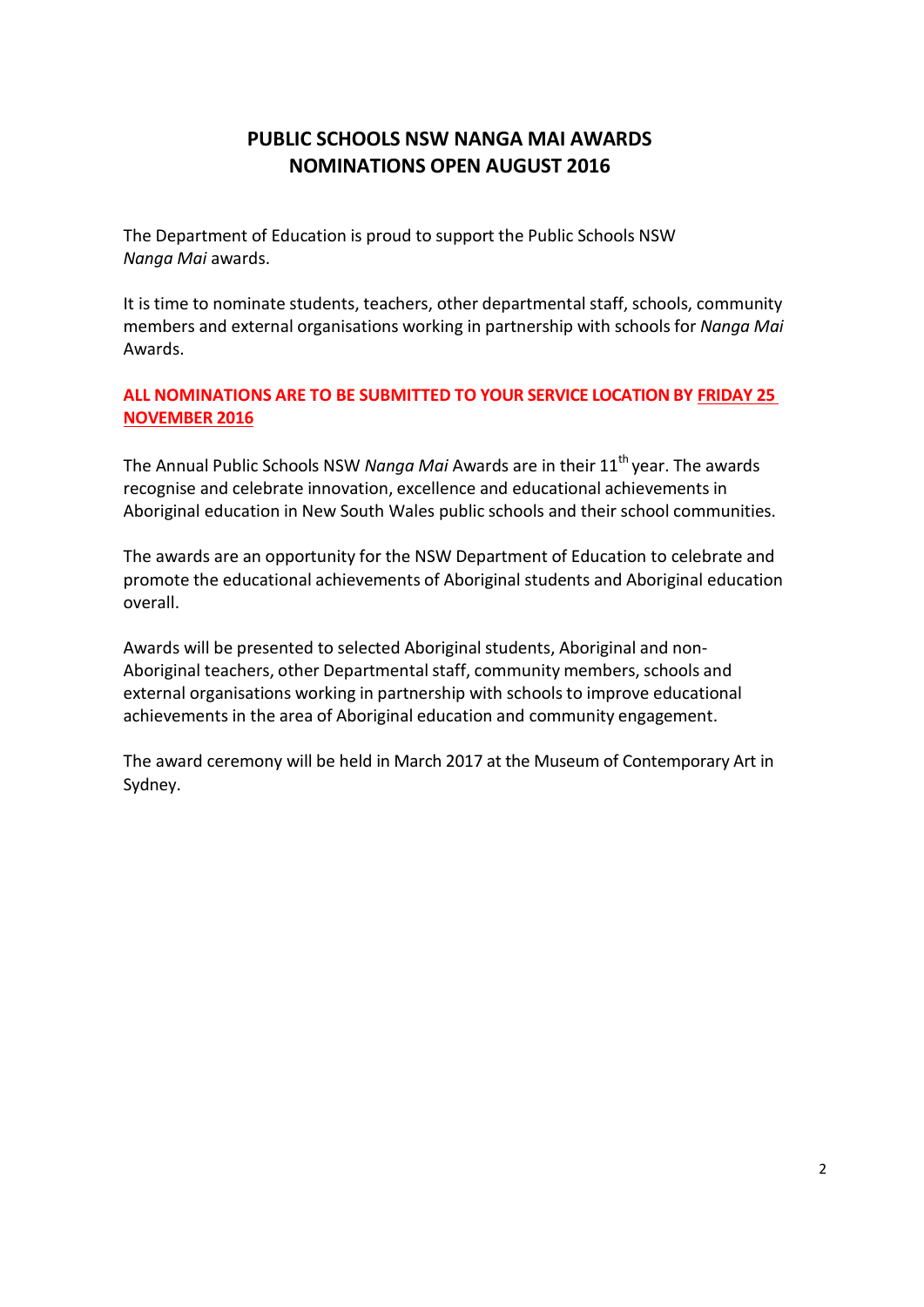# **Award Categories**

### <span id="page-3-0"></span>**Student Awards:**

- Encouragement award
- Outstanding student engagement award
- Outstanding achievement in sport award
- Outstanding achievement in performing/creative/visual arts award
- Outstanding achievement in public speaking award
- Student leadership award
- Academic excellence award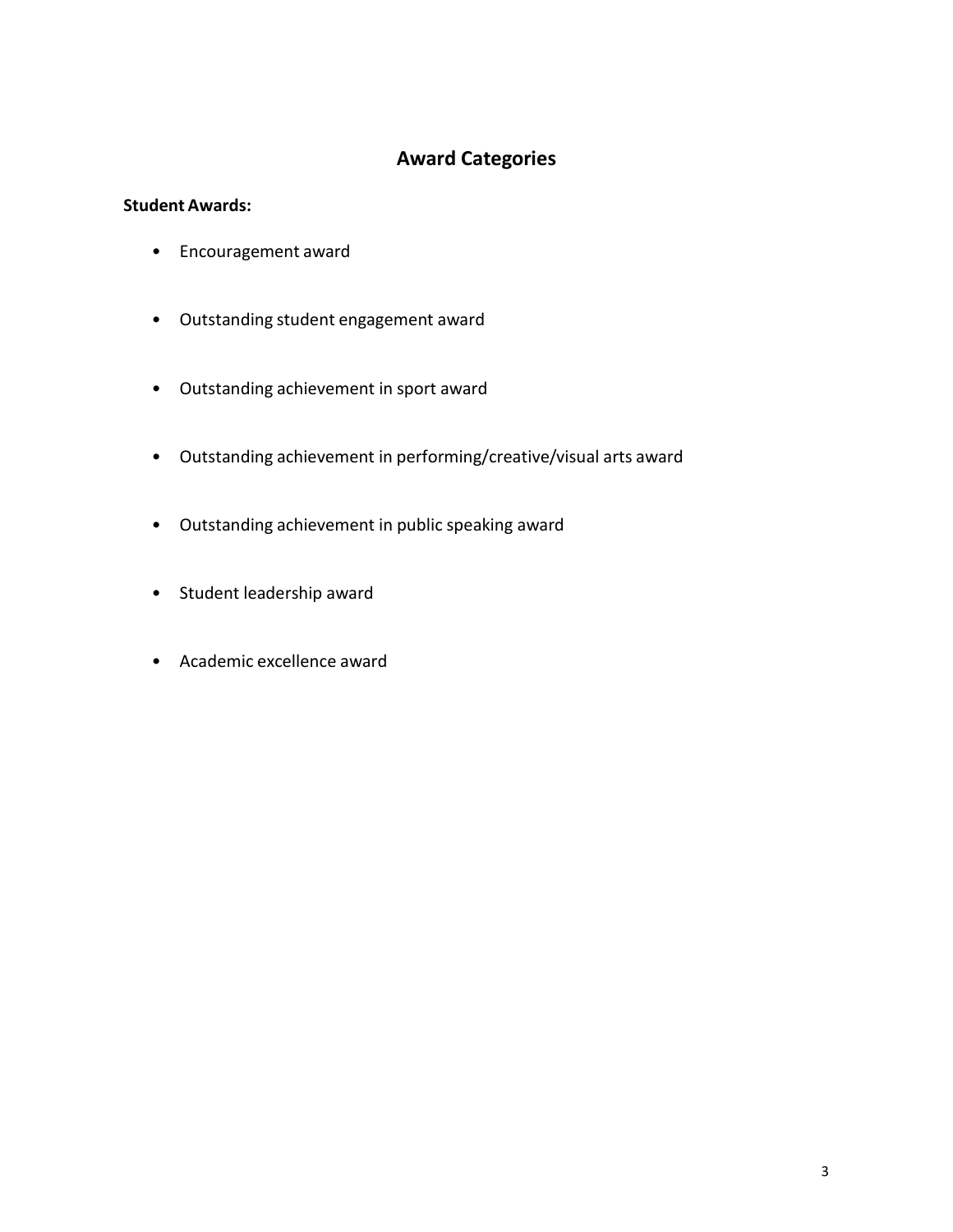# **Award Categories**

### **Staff Awards:**

- Award for outstanding contribution to educational achievement by an Aboriginal staff member
- Award for outstanding contribution to educational achievement by a non-Aboriginal staff member
- Award for outstanding leadership in Aboriginal education
- Award for outstanding leadership in Aboriginal languages.

### **School/Community Awards:**

- Award for outstanding contribution to educational achievement by a community member
- Award for outstanding school and community partnership
- Award for outstanding commitment to increasing knowledge and understanding of Aboriginal histories, culture and experiences of Aboriginal peoples.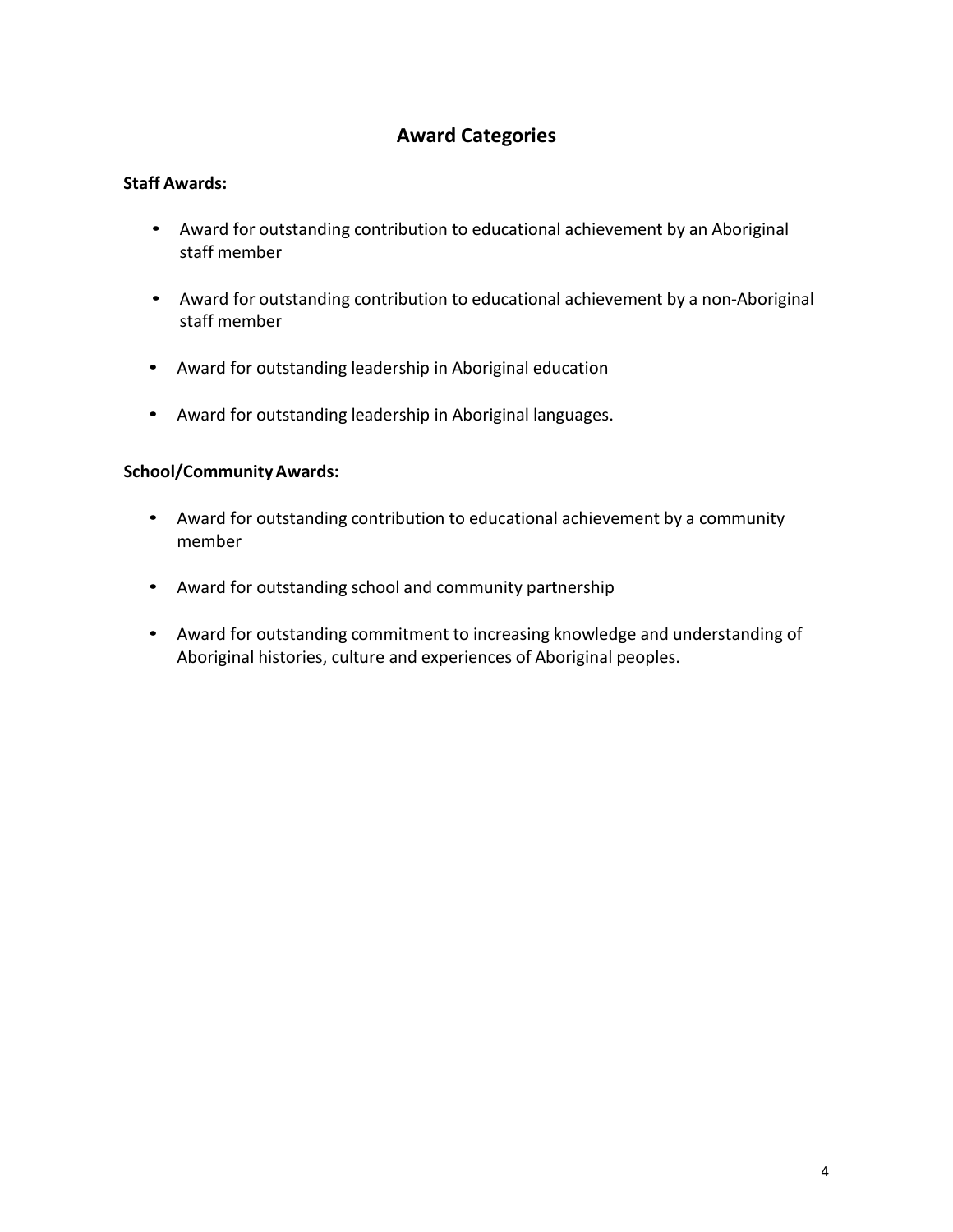# **Selection Criteria - Student Awards**

### **Academic excellence award**

This award is presented to Aboriginal students who have demonstrated outstanding academic excellence in any curriculum area in 2016 and who have displayed a positive attitude to school and a commitment to their further education.

### **Encouragement award**

This award is presented to Aboriginal students who have demonstrated excellent attendance, progress in learning, consistent effort and a positive attitude to school.

### **Outstanding student engagement award**

This award is presented to Aboriginal students who have demonstrated a strong commitment to engaging in a range of activities in their school.

### **Outstanding achievement in sport award**

This award is presented to Aboriginal students who have represented their school and or community, demonstrated fairness, integrity and outstanding achievement in their chosen sporting field/s.

### **Outstanding achievement in performing/creative/visual arts award**

This award is presented to Aboriginal students who have demonstrated outstanding talent and application in the performing, creative or visual arts.

### **Outstanding achievement in public speaking award**

This award is presented to an Aboriginal student who has demonstrated exemplary skills in public speaking. The award recognises Aboriginal students' ability to speak clearly and fluently with authority and confidence and the ability to maintain audience interest.

### **Student leadership award**

This award is presented to Aboriginal students who have demonstrated exceptional skills in promoting, encouraging and supporting student participation across their school and in their community. Aboriginal students nominated will have strong communication skills, have contributed to school/community initiatives, be ambassadors to their school and/or community and be positive role models.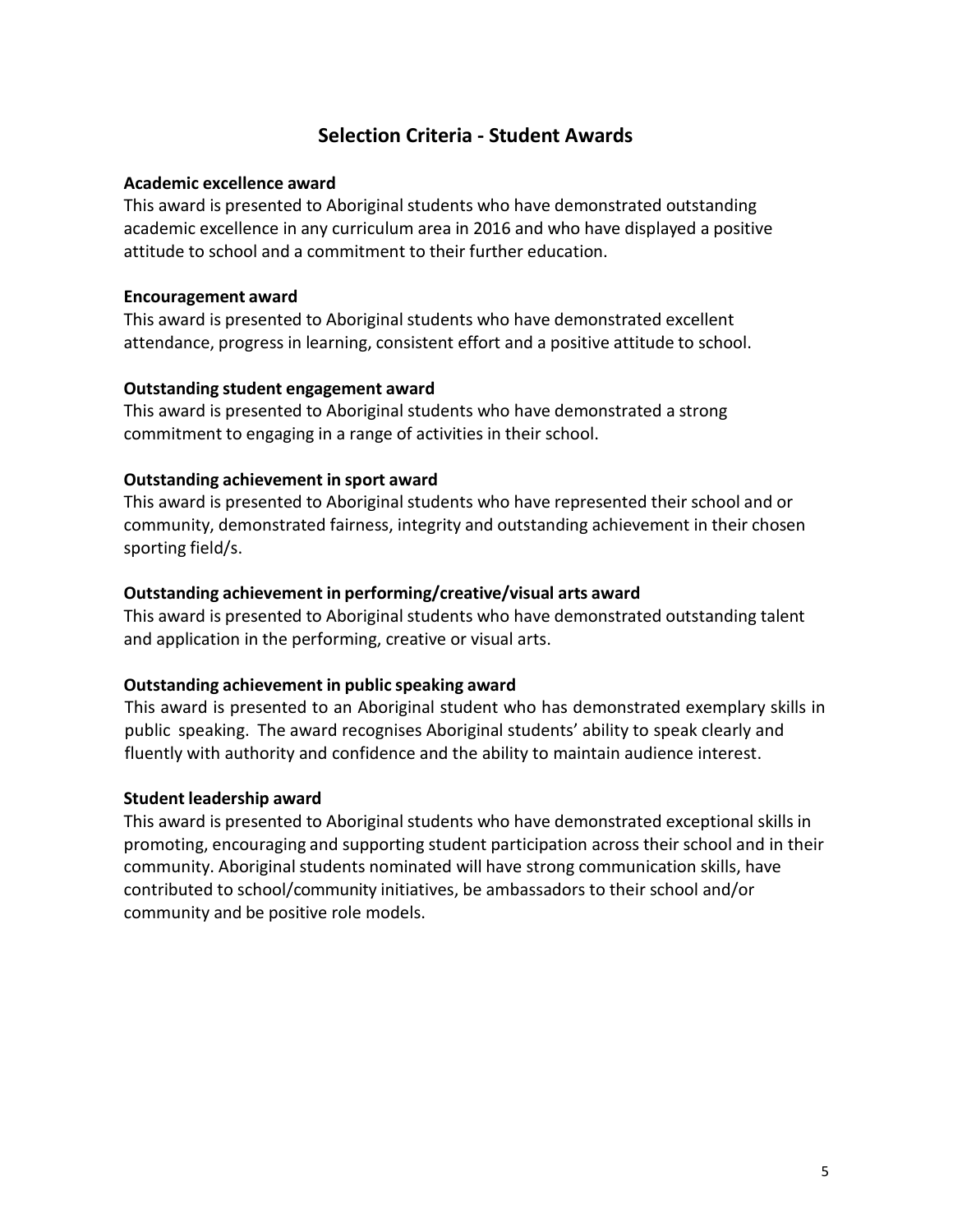# **Selection Criteria - Staff Awards**

### **Award for outstanding contribution to educational achievement by an Aboriginal staff member**

This award is presented to an Aboriginal employee of the NSW Department of Education who has demonstrated a strong commitment to improving educational outcomes for Aboriginal students and to working with Aboriginal students, their families and communities.

### **Award for outstanding contribution to educational achievement by a non-Aboriginal staff member**

This award is presented to a non-Aboriginal employee of the NSW Department of Education who has demonstrated a strong commitment to improving educational outcomes for Aboriginal students and a commitment to working with Aboriginal students, their families and communities.

### **Award for outstanding leadership in Aboriginal education**

This award is presented to a NSW Department of Education employee who has demonstrated strong leadership and capacity building among staff, schools and the school community and an ongoing commitment to improving educational outcomes for Aboriginal students. Nominations must demonstrate how the nominee has led the development of a positive school culture, found new solutions to challenging school issues and provided opportunities to increase the knowledge and understanding of Aboriginal Australia for all students and staff in NSW Public Schools.

### **Award for outstanding leadership in Aboriginal languages**

This award is presented to a NSW Department of Education employee who has demonstrated a strong commitment to improving educational outcomes for Aboriginal students through implementation of a school Aboriginal languages program. Nominations must demonstrate how the nominee has worked in collaboration with the local Aboriginal community, encouraged student participation and promoted the importance of Aboriginal language learning to staff and members of the school community.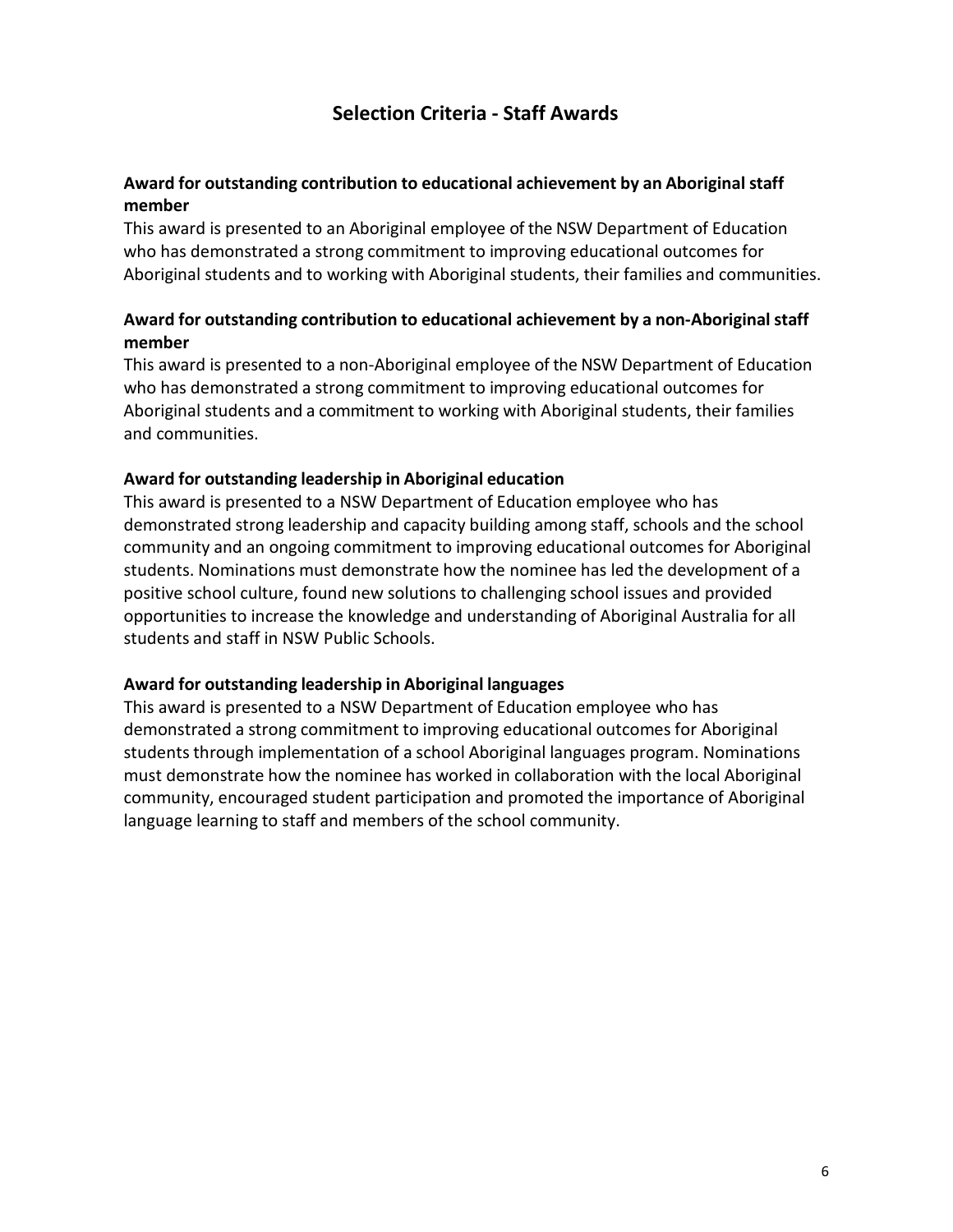# **Selection Criteria – School/Community Awards**

### **Award for outstanding contribution to educational achievement by an Aboriginal community member**

This award is presented to an Aboriginal community member who has contributed significantly to the successful educational achievement of Aboriginal students. Nominees must be able to demonstrate a strong commitment to working in partnership with NSW Department of Education personnel. **(Current NSW Department of Education employees cannot be nominated for this award as the award is for an Aboriginal community member)**

### **Award for outstanding school and community partnership**

This award is presented to a school that has developed and maintained strong, respectful and productive partnerships with students, staff, parents and their local Aboriginal communities. Nominations must demonstrate the nominee has worked collaboratively to engage Aboriginal parents and community and provide opportunities for involvement in local decision making, including school planning and practices aimed at achieving positive outcomes for Aboriginal students.

### **Award for outstanding commitment to increasing knowledge and understanding of Aboriginal histories, culture and experiences of Aboriginal peoples**

This award is presented to a school or a community of schools that have demonstrated a commitment to cultivating a culture of respect, caring and inclusive teaching practices which recognise and value the diverse needs of Aboriginal students. School nominations must demonstrate that staff consistently encourages Aboriginal student's sense of identity and pride in their cultural background.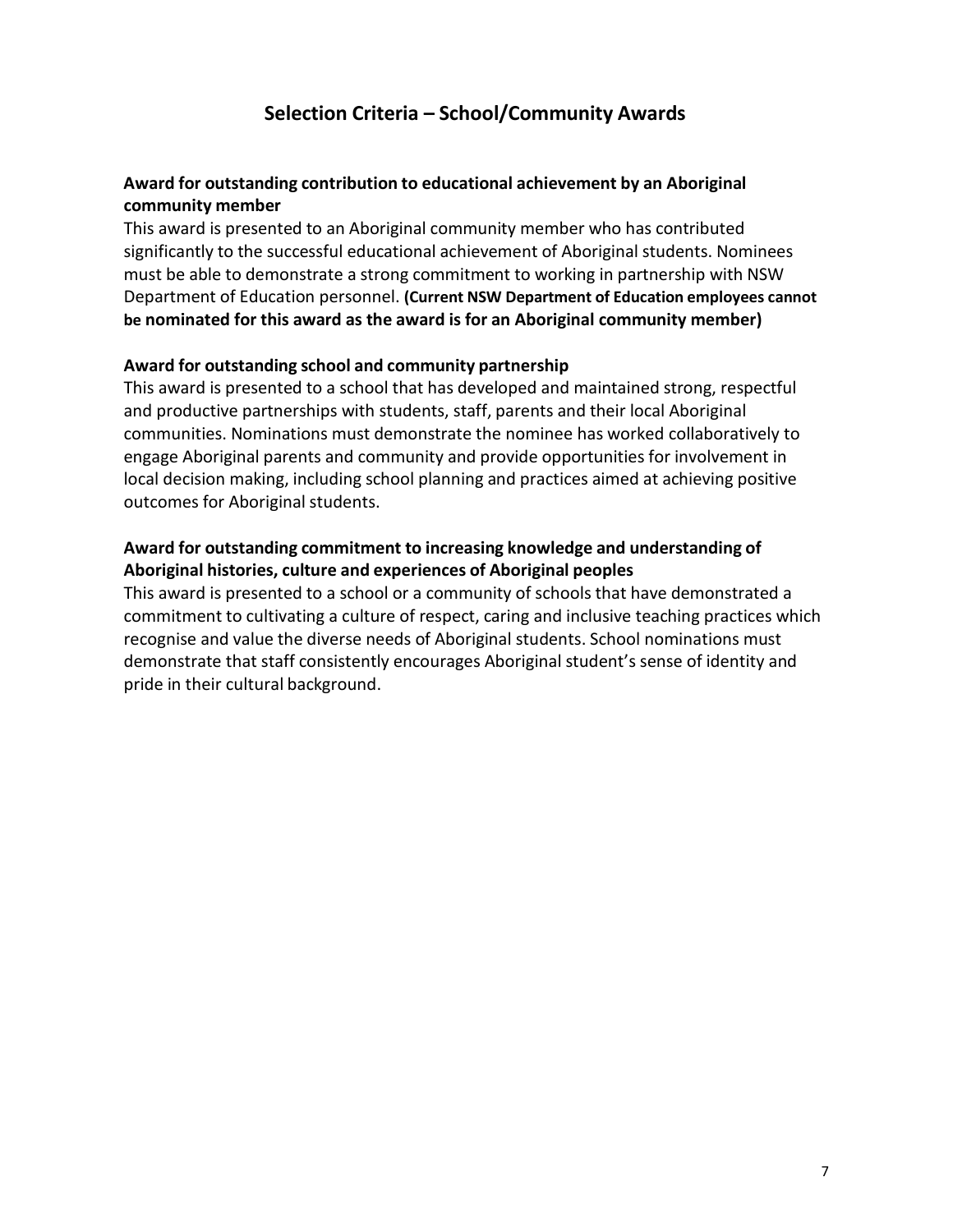# **Process for Nominations**

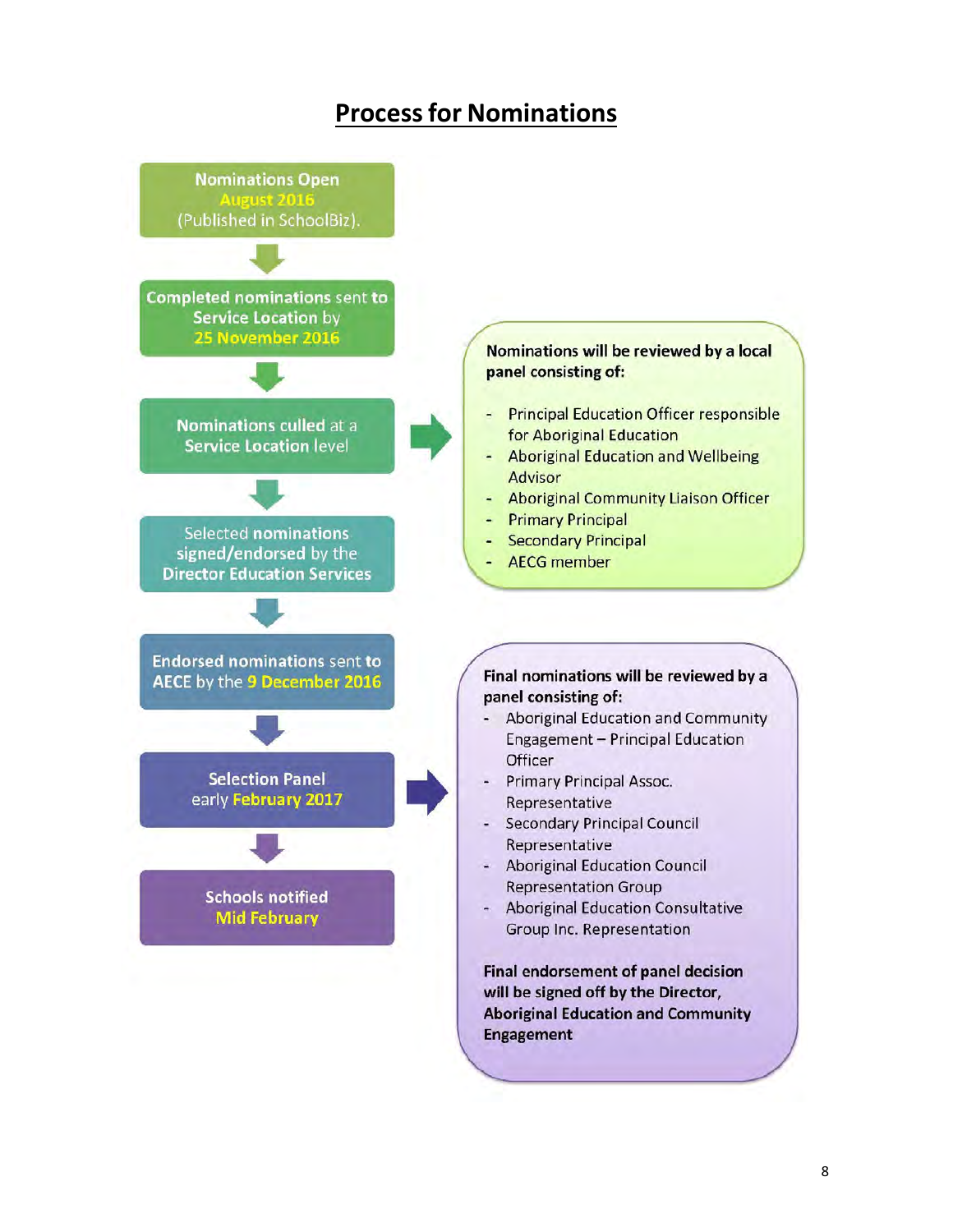# **NOMINATION FORM**

## **2017 STUDENT NANGA MAI AWARD**

### **NOMINATIONS CLOSE FRIDAY 25 NOVEMBER 2016**

### **AWARD (Please tick one box)**

- □ Encouragement award
- $\Box$  Outstanding student engagement award
- $\Box$  Outstanding achievement in sport award
- $\square$  Outstanding performing/creative/visual arts award
- $\square$  Outstanding achievement in public speaking award
- $\square$  Student leadership award
- □ Academic excellence award

### **Details of nominee:** (Please print clearly)

Name:

School:

Home Address:

Home telephone/mobile:

**Age:** Year Group: **Year Group: Age: Network**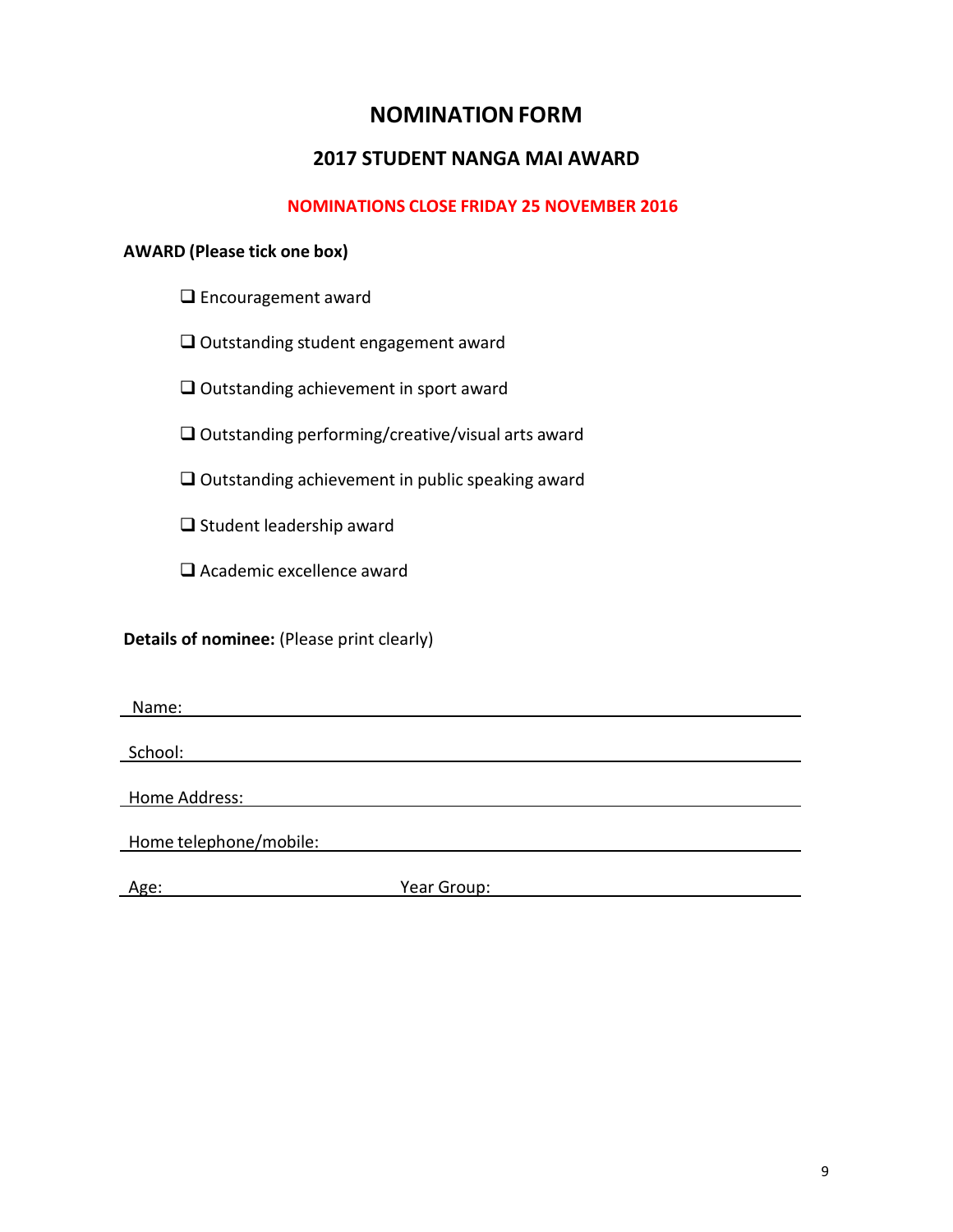### **Reasons for nomination – this section MUST be completed**

Outline the reasons for selecting this nominee and provide evidence to support the nomination.

You can attach any type of information to the nomination form to support the nomination – maximum of 2 x A4 pages.

### **Nominator details – this section MUST be completed**

| Name:                                                  |
|--------------------------------------------------------|
|                                                        |
| School:                                                |
|                                                        |
| Address:                                               |
|                                                        |
| Telephone/mobile:                                      |
|                                                        |
| Email:                                                 |
|                                                        |
| Your relationship to student:                          |
| (eg Principal, parent, teacher, community member, etc) |
|                                                        |

| School Principal's Signature: |
|-------------------------------|
|-------------------------------|

Local AECG President's Signature:

Director Educational Services Signature:

(Successful nominations to be signed prior to forwarding to Aboriginal Education and Community Engagement)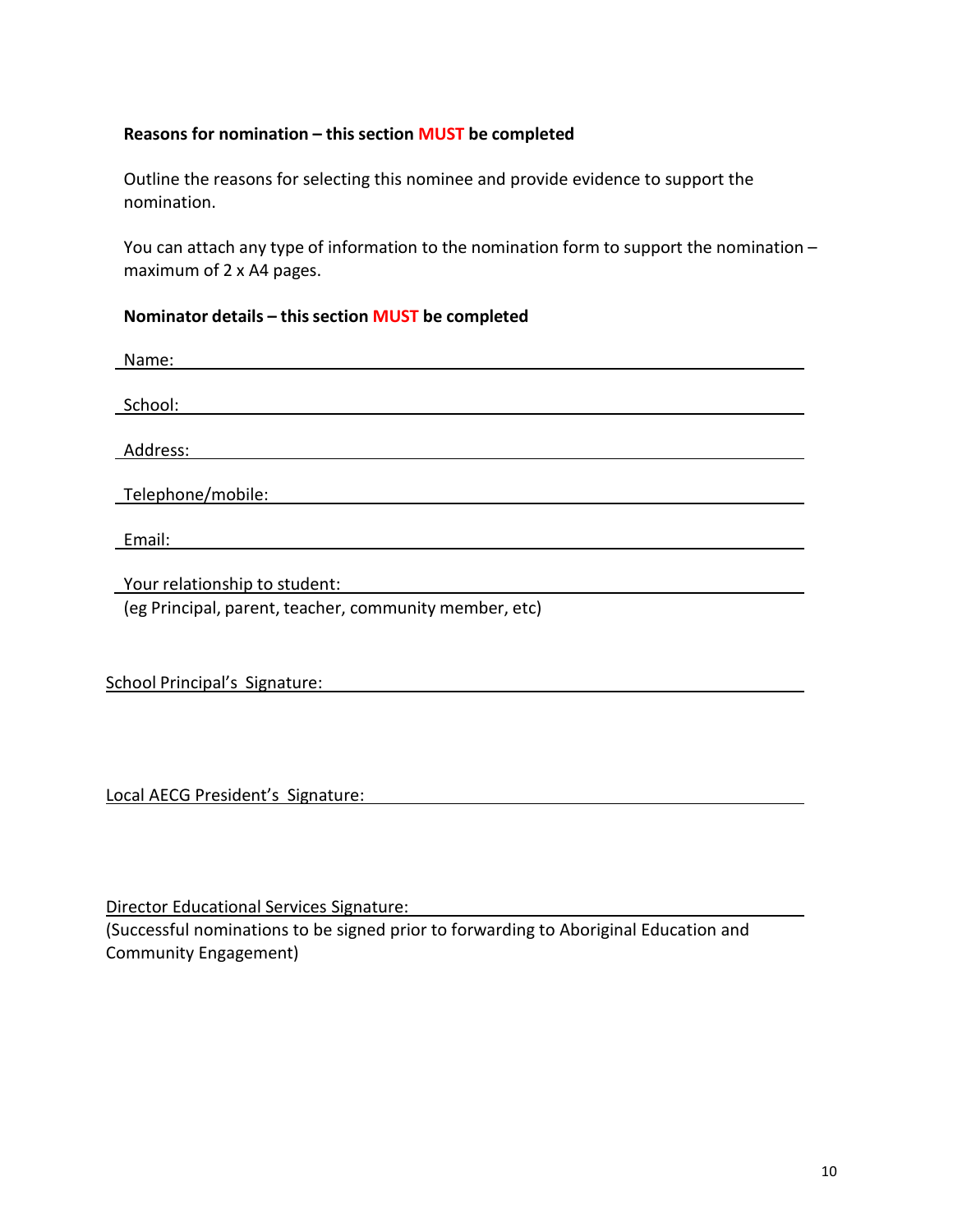# **NOMINATION FORM**

### **2017 STAFF NANGA MAI AWARD**

### **NOMINATIONS CLOSE FRIDAY 25 NOVEMBER 2016**

#### **AWARD (Please tick one box)**

 $\Box$  Award for outstanding contribution to educational achievement by an Aboriginal staff member

 $\Box$  Award for outstanding contribution to educational achievement by a non-Aboriginal staff member

 $\square$  Award for outstanding leadership in Aboriginal education

 $\square$  Award for outstanding leadership in Aboriginal languages

### **Details of nominee:** (Please print clearly)

Name:

Home Address:

Home telephone/mobile:

Email Address:

School/Other: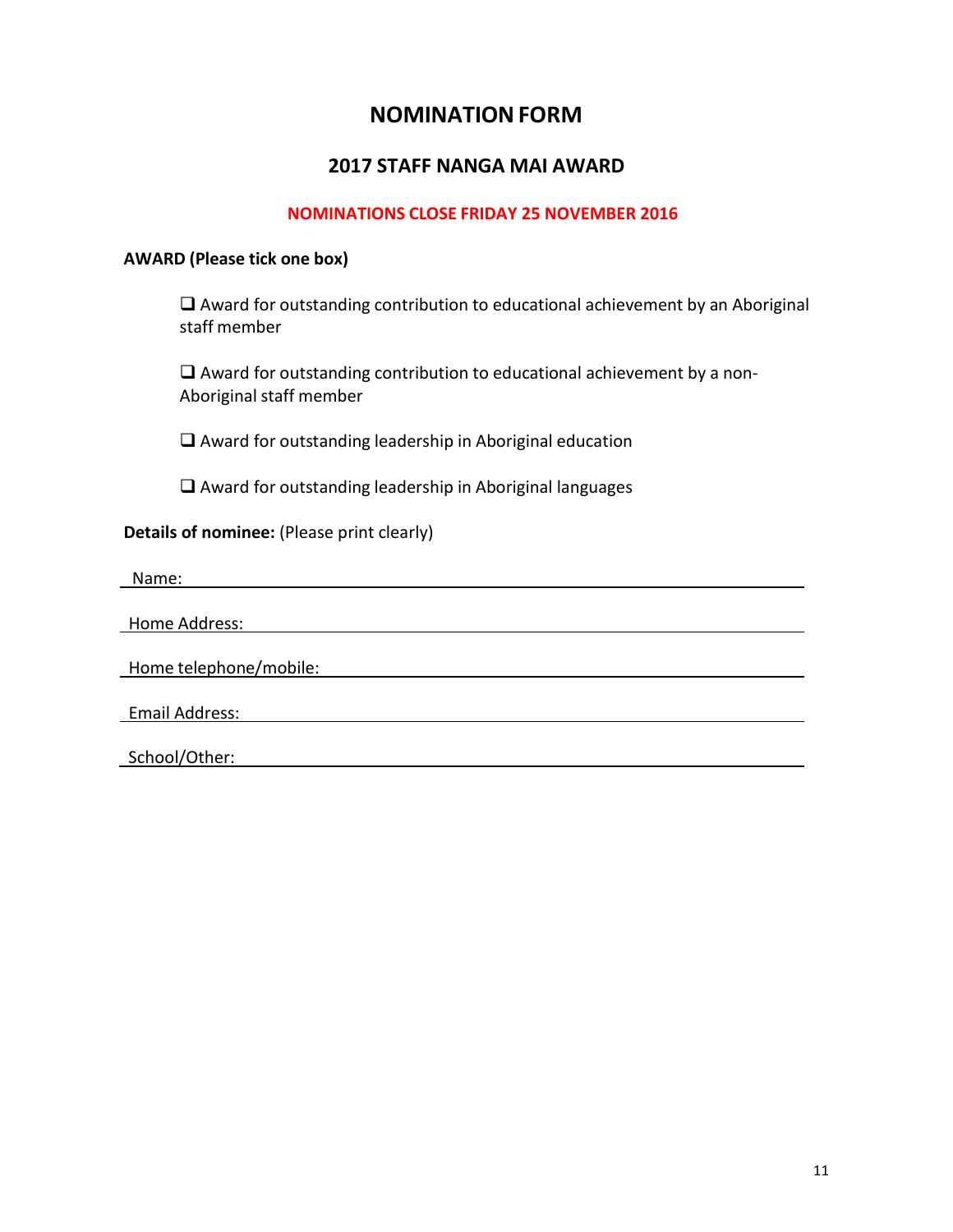### **Reasons for nomination – this section MUST be completed**

Outline the reasons for selecting this nominee and provide evidence to support the nomination.

You can attach any type of information to the nomination form to support the nomination – maximum of 2 x A4 pages.

### **Nominator details – this section MUST be completed**

| Name:                                              |
|----------------------------------------------------|
|                                                    |
| School/Office:                                     |
|                                                    |
| Address:                                           |
|                                                    |
| Telephone/mobile:                                  |
|                                                    |
| Email:                                             |
|                                                    |
| Your relationship to nominee:                      |
| (Eg. Principal, colleague, community member, etc.) |

Principal or Supervisor's Signature:

Local AECG President's Signature:

Educational Services Director Signature: (Successful nominations to be signed prior to forwarding to Aboriginal Education and Community Engagement)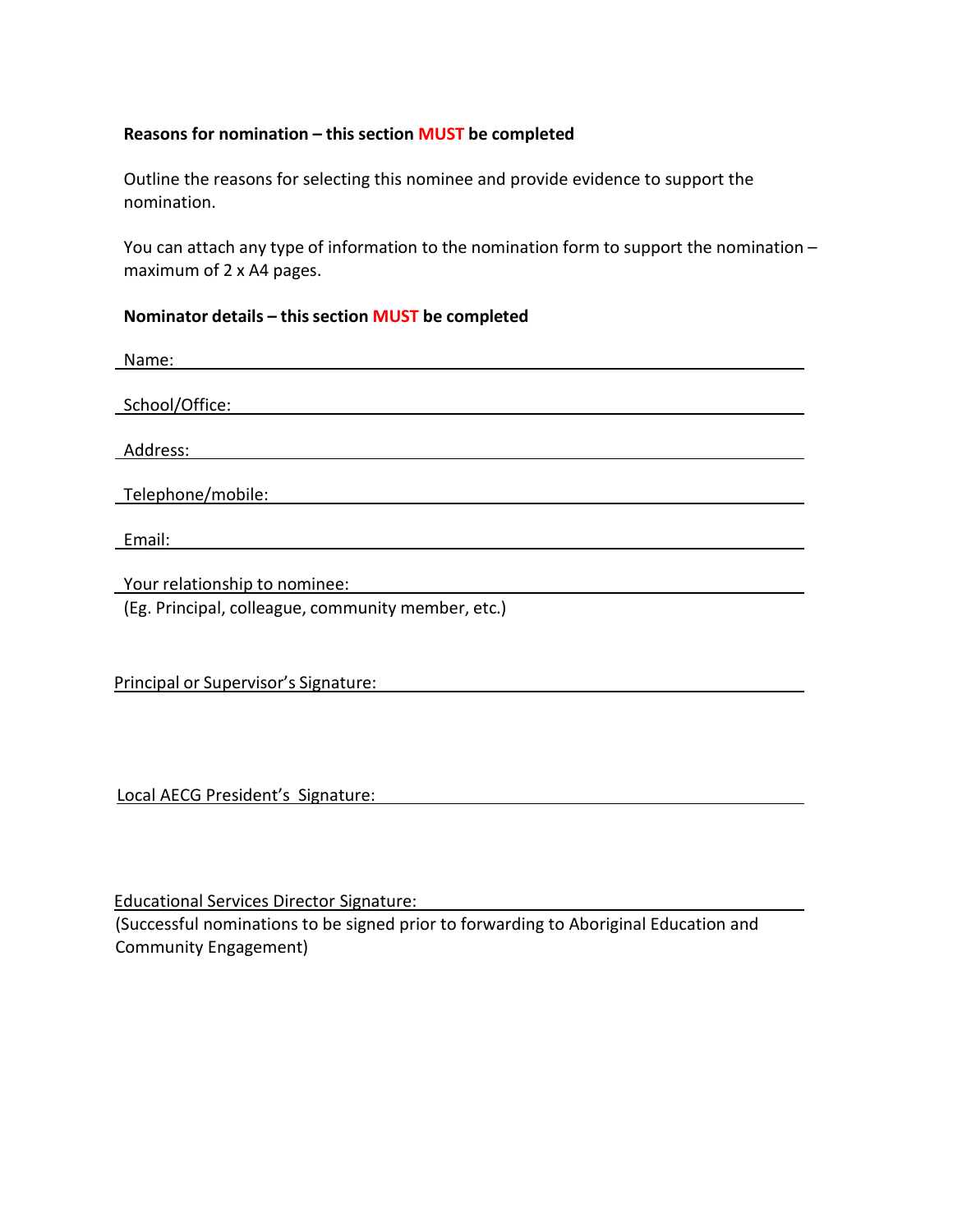# **NOMINATION FORM**

# **2017 SCHOOL/COMMUNITY NANGA MAI AWARD**

### **NOMINATIONS CLOSE FRIDAY 25 NOVEMBER 2016**

### **AWARD (Please tick one box)**

 $\Box$  Award for Outstanding Contribution to educational achievement by an Aboriginal community member **(Current NSW Department of Education employees cannot be nominated for this award - Must be endorsed by local AECG President)**

 $\Box$  Award for outstanding school and community partnership **(Must be endorsed by local AECG President)**

 $\Box$  Award for outstanding commitment to increasing knowledge and understanding of Aboriginal histories, culture and experiences of Aboriginal peoples. **(Must be endorsed by local AECG President)**

**Details of school/community nominee:** (Please print clearly)

 Name: Address: Telephone/mobile: Email address:

Network of Schools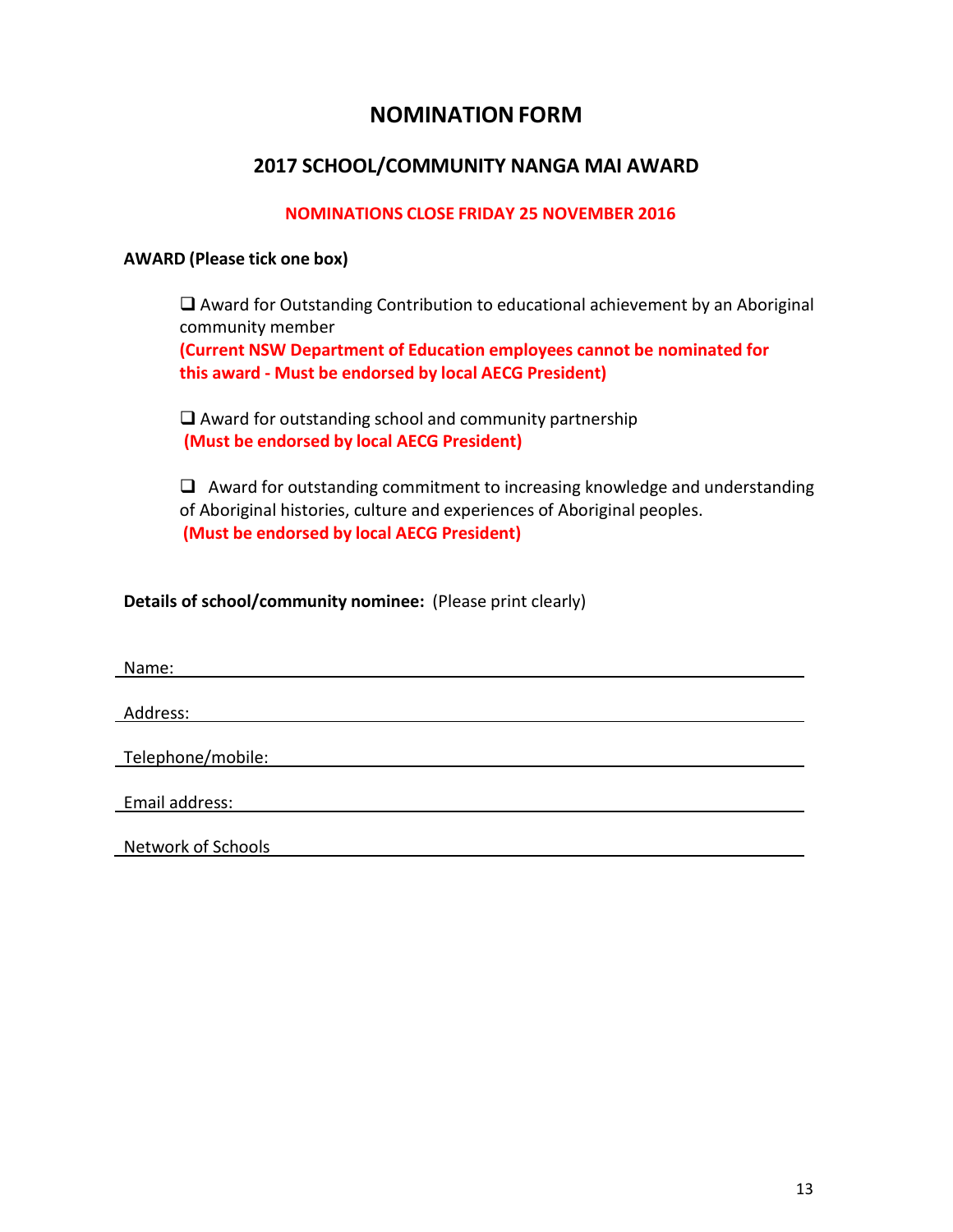### **Reasons for school/community nomination – this section MUST be completed**

Outline the reasons for selecting this nominee and provide evidence to support the nomination.

You can attach any type of information to the nomination form to support the nomination – maximum of 2 x A4 pages.

### **Nominator details – this section MUST be completed**

| Name:                                                   |
|---------------------------------------------------------|
|                                                         |
| School/Office:                                          |
|                                                         |
| Address:                                                |
|                                                         |
| Telephone/mobile:                                       |
|                                                         |
| Email:                                                  |
|                                                         |
| Your relationship to nominee:                           |
| (eg. Principal, parent, teacher, community member, etc) |
|                                                         |
|                                                         |
|                                                         |
| Local AECG President's Signature:                       |

Educational Services Director Signature:

(Successful nominations to be signed prior to forwarding to Aboriginal Education and Community Engagement)